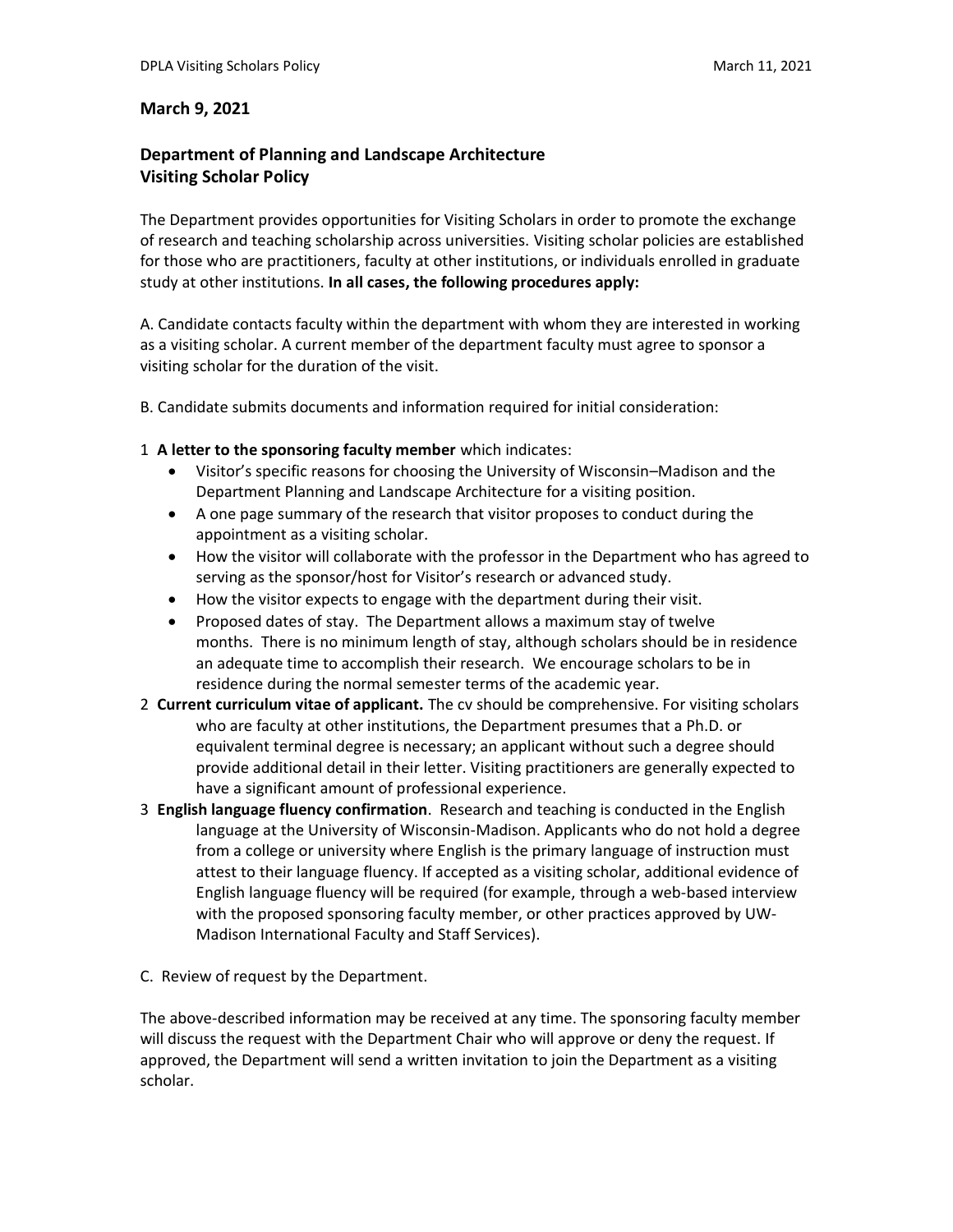D. Additional information for International Visitors.

For international visiting scholars requiring immigration sponsorship and/or a visa all of the information requested in [these forms](http://www.ohr.wisc.edu/ifss/imminfo/JScholar/DS_2019%20Application%20VR3%201.pdf) must be submitted to UW-Madison's office of International Faculty and Staff Services (IFSS). The request and all information will be handled through Terra Dotta, IFSS's immigration software system, which the visitor will have access to. The University of Wisconsin–Madison cannot issue a DS-2019 immigration form until all required information is received.

- 1 Financial documentation indicating sufficient funds to cover the visitor's stay. If the documentation is not in English it must be accompanied with an English translation. Documents must be recently dated and original; photocopied or faxed copies are not acceptable. In addition, specific amounts are required on financial documentation; statements such as "funds to cover stay" are not acceptable. If documents show local currency a currency converter will be used to determine the US amount. The amount of financial support changes annually, [here is the link](https://terradotta.wisc.edu/_customtags/ct_FileRetrieve.cfm?File_ID=0F0F7A77724F0A0106020D7774041C72097F0E140F0F00056E0803030107750B760301077B7B777003) for financial proof, which is updated regularly. Applicants who use private or personal funds to cover their stay must send a copy of the visitor's current account balance which clearly demonstrate that funds are sufficient to cover the intended duration of stay. The visitor's name must be on the account.
- 2 City and country of birth for applicant and accompanying family members.
- 3 Date of birth of applicant and accompanying family members.
- 4 Country of citizenship and legal permanent residence of applicant and accompanying family members.
- 5 U.S. Social Security number (if you have been to the United States and obtained a Social Security number on a previous visit).

More complete information for international visitors is available from the web site of the International Faculty and Staff Services Office in the University's Office of Human Resources, [http://www.ohr.wisc.edu/ifss/index.htm.](http://www.ohr.wisc.edu/ifss/index.htm)

**Once approved, the University will send visitor DS-2019 form authorization directly to the visiting scholar.** The DS-2019 form allows the applicant to request a **J-1 visa stamp** from a U.S. embassy or consulate. This DS-2019 form is sent to the applicant by the University of Wisconsin–Madison's Office of International Faculty and Staff Services. The scholar will prepare a shipping label using eShipGlobal,

https://terradotta.wisc.edu/ customtags/ct FileRetrieve.cfm?File\_ID=83700.

## E. While at the Department:

In consultation with **the faculty sponsor,** the Department invites visiting scholars to contribute to the intellectual life of the Department (e.g., make a course presentation, present a public lecture to students and faculty, interact with student organizations, and/or attend Department gatherings and seminars).

Please note: The Department of Planning and Landscape Architecture does not provide financial support to Visiting Scholars. However, the department will provide the following:

- 1 Office and desk space (when available). In some cases, visiting scholars will share an office with others.
- 2 Staff identification card which will allow visitors to make use of campus libraries and